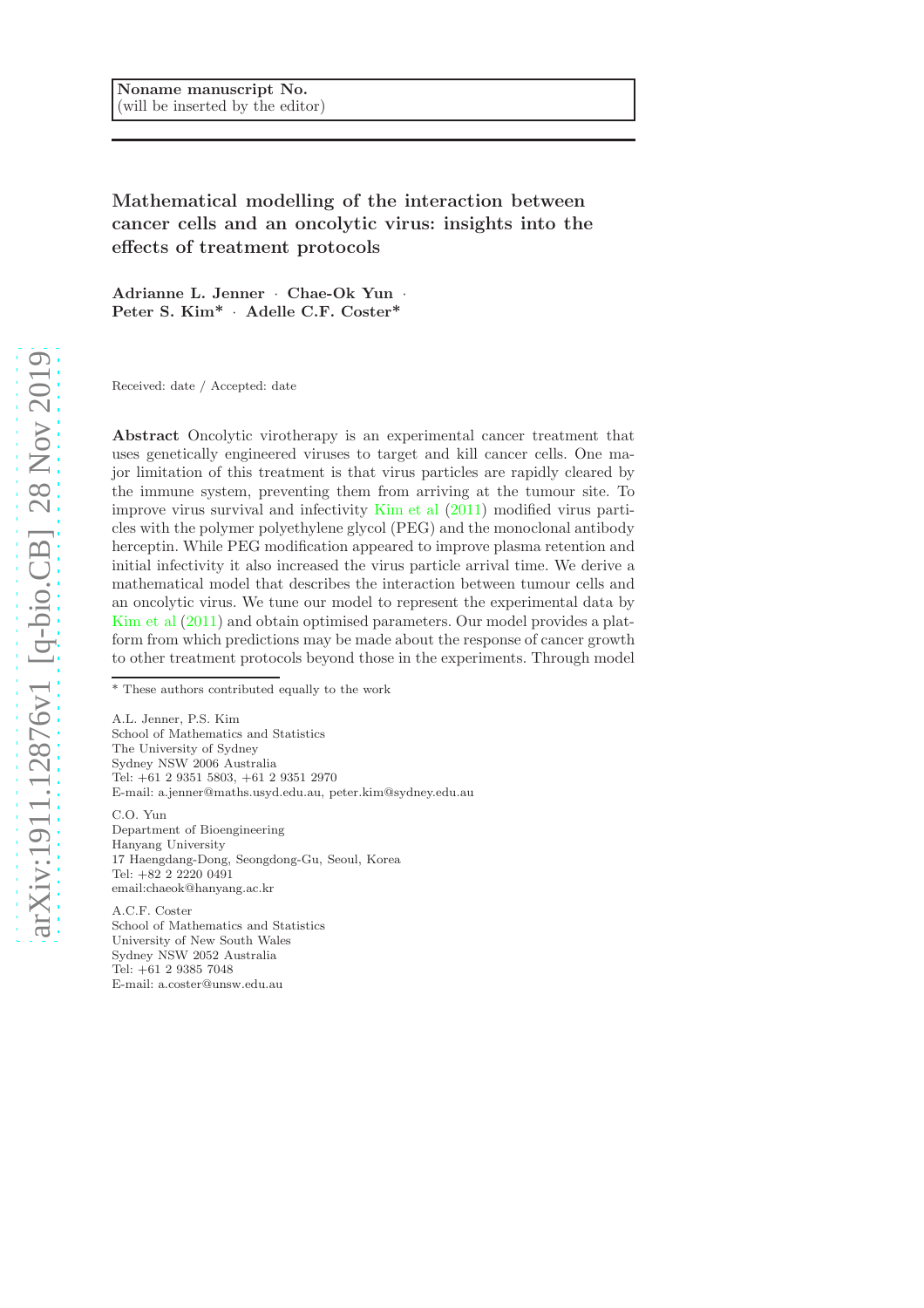simulations we find that the treatment protocol affects the outcome dramatically. We quantify the effects of dosage strategy as a function of tumour cell replication and tumour carrying capacity on the outcome of oncolytic virotherapy as a treatment. The relative significance of the modification of the virus and the crucial role it plays in optimising treatment efficacy is explored.

Keywords Oncolytic virus  $\cdot$  Optimisation  $\cdot$  Mathematical modelling  $\cdot$ Ordinary differential equations

# 1 Introduction

The use of viruses as a cancer treatment has been investigated since the start of the nineteenth century [\(Kelly and Russell](#page-13-1) [\(2007\)](#page-13-1)). Oncolytic virotherapy is a field exploring the use of genetically engineered viruses to specifically target and kill cancer cells and is currently achieving a lot of success in clinical trials, for example see [Aghi and Martuza](#page-13-2) [\(2005\)](#page-13-2); [Jebar et al](#page-13-3) [\(2015](#page-13-3)); [Wang et al](#page-14-0) [\(2016\)](#page-14-0).

An oncolytic virus is a genetically engineered wild type virus that expresses specific genes allowing it to selectively lyse cancerous cells. Lysis is the process by which a virus infects a cell and creates thousands of replicates of itself causing the cell to rupture. In this process, the cell dies and the new virus particles are released to infect nearby cells. A major problem with oncolytic virotherapy is the short retention time of the virus in the blood due to immune clearance [\(Kim et al](#page-13-0) [\(2011\)](#page-13-0)). To combat this [Kim et al](#page-13-0) [\(2011](#page-13-0)) modified an oncolytic adenovirus with the non-immunogenic polymer polyethylene glycol (PEG). PEG modification is known to increase the survival time of virus particles as they travel through the blood stream by shielding them from immune detection [\(Mok et al](#page-14-1) [\(2005](#page-14-1))). Modifying an oncolytic virus with a non-immunogenic polymer provides it with a higher chance of initially reaching the tumour cells before being cleared [\(Mok et al](#page-14-1) [\(2005](#page-14-1))). The disadvantage of PEG modification is that it weakens the ability of the virus to interact with and target tumour cells, which is believed to inhibit virus infectivity [\(Kim et al](#page-13-0) [\(2011\)](#page-13-0)).

For some cancer types, the decrease in efficacy incurred through PEG modification can be ameliorated by conjugating the viruses with herceptin. Herceptin is a Her2/neu-specific monoclonal antibody that is used regularly in cancer treatment as it recognises and binds to Her2, found over-expressed on the surface of 20-30% of breast cancer cells [\(Slamon et al](#page-14-2) [\(1987\)](#page-14-2)). The conjugation of an oncolytic adenovirus with herceptin allows the modified virus to selectively accumulate within tumours expressing Her2, leading to a higher probability of tumour cell infection and in turn tumour cell death.

In this article we derive a system of ordinary differential equations (ODEs) to model the interaction between oncolytic viruses and tumour cells. Using the experiments of [Kim et al](#page-13-0) [\(2011](#page-13-0)) conducted with adenovirus with and without PEG modification and herceptin conjugation, we are able to optimise the parameters of the model. We show that the system of ODEs derived embodies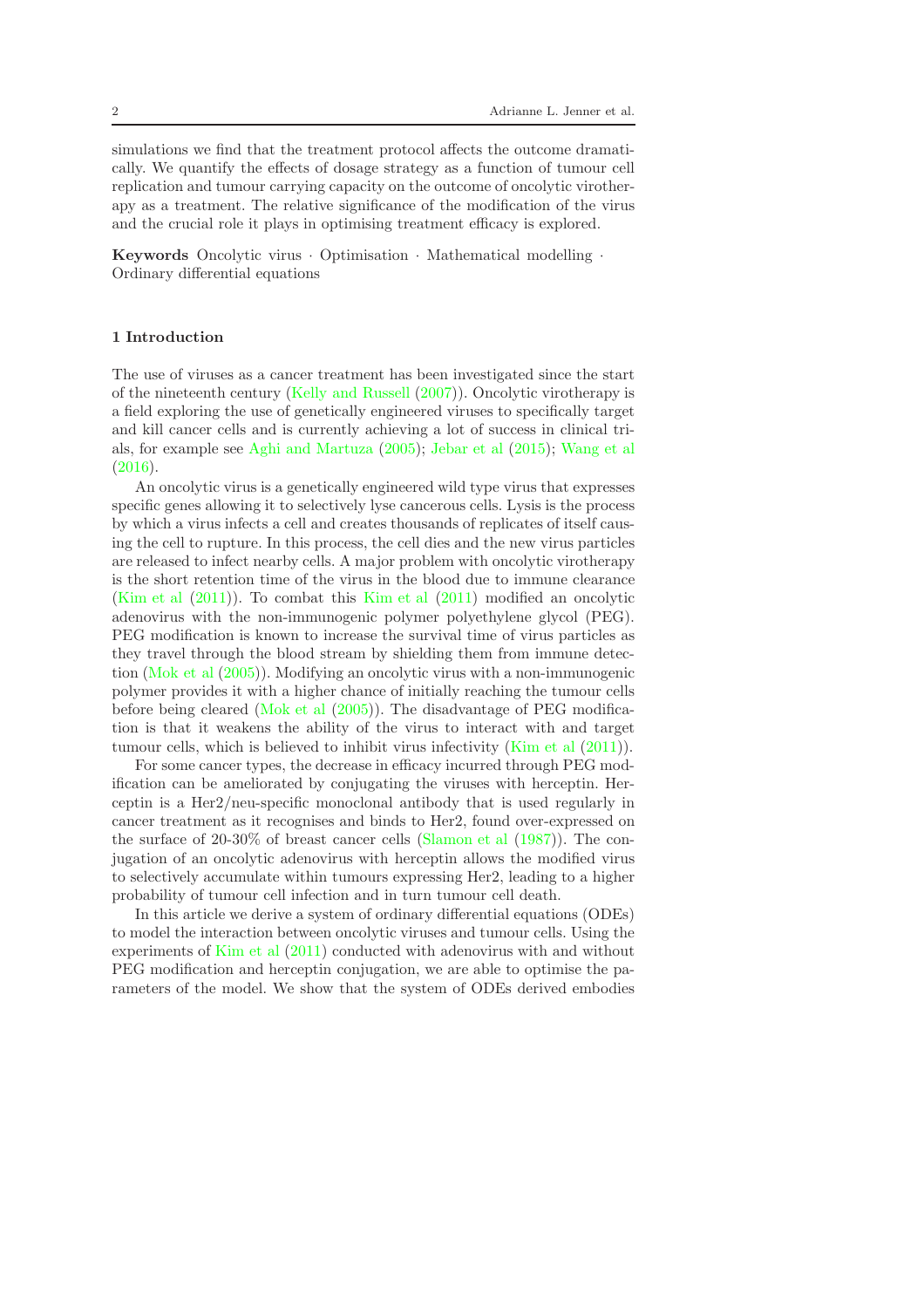all the major processes acting and is sufficient to replicate the experimental results. We then use the model to investigate the effects of the treatment protocol on tumours of different virulence and magnitude.

## <span id="page-2-3"></span>2 Method

#### 2.1 Experimental data

[Kim et al](#page-13-0) [\(2011](#page-13-0)) conducted an in vivo experiment monitoring the change in tumour volume under four different treatment protocols. One control treatment and three varying oncolytic adenoviruses were intravenously injected into six nude mice<sup>[1](#page-2-0)</sup> with pre-established tumours of size  $100-120$  mm<sup>3</sup>. The control treatment was an injection of  $100\mu$ L of phosphate buffered saline (PBS), and the three virus based injections were; an oncolytic adenovirus without any modification (Ad), a PEG-modified adenovirus (Ad-PEG) and a PEGmodified adenovirus conjugated with herceptin (Ad-PEG-HER). In all virus experiments  $1 \times 10^{10}$  viral particles were injected intravenously on each of days 0, 2 and 4. The tumour volume in each mouse was recorded every second day for 60 days from the first injection. The length and width of the tumour was measured using a calliper and the tumour volume was estimated as 0.523  $\times$  length  $\times$  width<sup>2</sup>. Here the tumour volume is assumed to be proportional to the number of tumour cells, and we assume the density to be  $10^6$  cells/mm<sup>3</sup> [\(Wares et al](#page-14-3) [\(2015\)](#page-14-3)).

# 2.2 Model development

Our motivation in modelling this system is to accurately reflect the dynamics of a tumour-viral treatment. As the experiments were conducted on nude mice, we considered the immune responses to be negligible. We have used mass action in our model as a mean-field approximation of the geometric and spatial effects of the virus-tumour interaction, with these effects incorporated within the rate constants. It can be seen from the results below that our model can replicate the observed experimental results under this assumption.

There are three state variables considered in the model, and their interactions, Fig. [1,](#page-3-0) are modelled using a system of ODEs:

$$
\frac{dV}{dt} = u_V(t) - d_V V + \alpha d_I I,\tag{1}
$$

<span id="page-2-1"></span>
$$
\frac{dS}{dt} = r \log\left(\frac{L}{S}\right)S - \frac{\beta SV}{T},\tag{2}
$$

<span id="page-2-4"></span><span id="page-2-2"></span>
$$
\frac{dI}{dt} = \frac{\beta SV}{T} - d_I I,\tag{3}
$$

$$
u_V(t) = V_0(\delta(t) + \delta(t - 2) + \delta(t - 4)),
$$
\n(4)

<span id="page-2-0"></span> $^{\rm 1}$  Nude mice have non-functioning immune systems.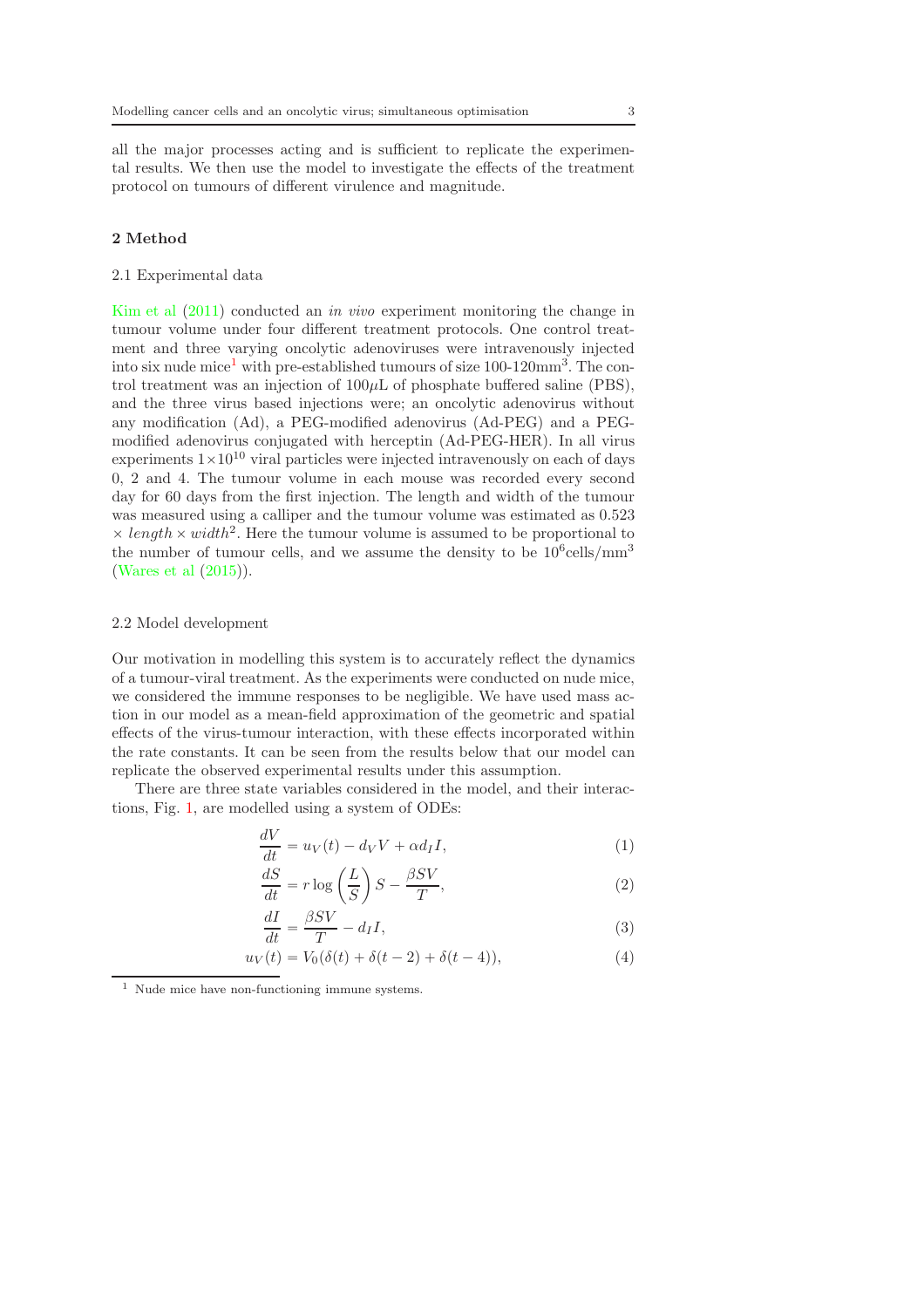<span id="page-3-0"></span>

Fig. 1: Compartmental diagram of the interactions between an intravenously injected oncolytic virus,  $V$ , and a population of tumour cells,  $S$  and  $I$ , the susceptible and infected tumour cells respectively, see Eqs.  $(1)-(4)$  $(1)-(4)$ .

where t is time, V is the density of virus particles at the tumour site,  $S$  is the density of susceptible tumour cells, I is the density of infected tumour cells and T is the total tumour cell population.

Mirroring the experiments by Kim  $et$  al., an amount,  $V_0$ , of virus is injected intravenously on days 0, 2 and [4,](#page-2-2) Eq. 4, where  $\delta$  is the delta function. The virus decays at a rate  $d_V$ . In addition, infected tumour cells undergo lysis at rate  $d_I$ , with each lysed cell generating  $\alpha$  new virus particles.

Any virus produced via replication within the tumour cells does not have PEG modification nor conjugation with herceptin. In this study we assign a single average infectivity,  $\beta$  (which also accounts for tumour cell discovery by the virus) and a single decay rate,  $d_V$ , for the combined populations of original and replicated viruses.

To model tumour growth we have assumed that the susceptible population S are the only population of tumour cells undergoing proliferation. The growth is described by the Gompertz growth function,  $r \log \left( \frac{L}{S} \right) S$ , where L is the carrying capacity of the tumour and  $r$  is the proliferation constant (see for instance [Laird](#page-14-4) [\(1964\)](#page-14-4)). Viruses at the tumour site infect susceptible tumour cells as  $\frac{\beta SV}{T}$  and, as stated earlier, infected cells die through lysis at a rate  $d_I$ .

### <span id="page-3-1"></span>2.3 Parameter fitting and model simulation

To obtain parameter estimates for the model we performed both individual and simultaneous optimisations to the experimental data of [Kim et al](#page-13-0) [\(2011](#page-13-0))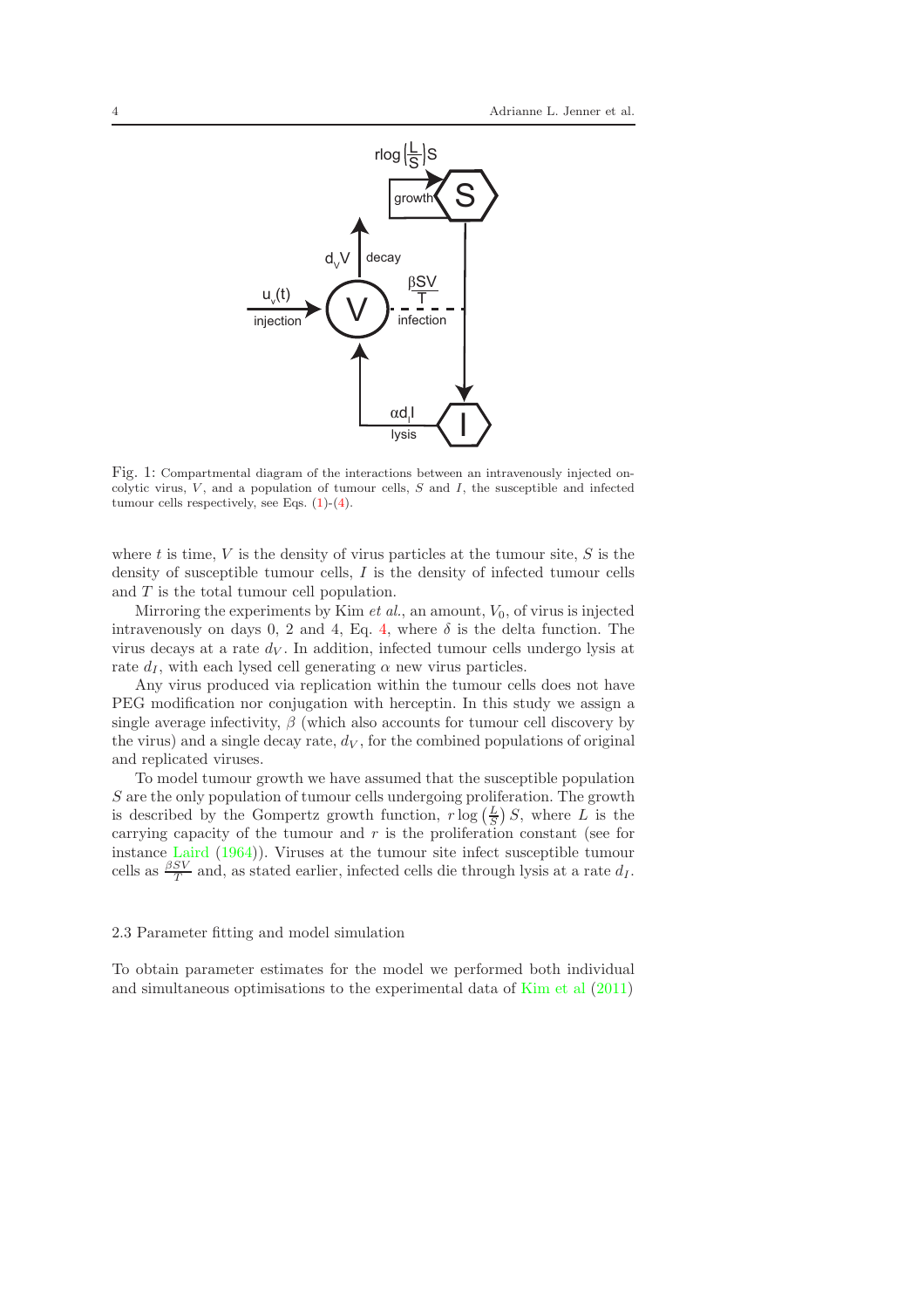<span id="page-4-0"></span>

|                          | Experiment |                   |                 |                  |  |  |  |
|--------------------------|------------|-------------------|-----------------|------------------|--|--|--|
| Parameter                | <b>PBS</b> | Αd                | $Ad-PEG$        | Ad-PEG-HER       |  |  |  |
| Tumour growth rate       |            |                   |                 |                  |  |  |  |
| Tumour carrying capacity |            |                   |                 |                  |  |  |  |
| Tumour cell burst rate   |            |                   |                 |                  |  |  |  |
| Viral decay rate         |            | $a_{\rm X}$       |                 |                  |  |  |  |
| Initial tumour size      | $S_0$ PBS  | $S_{0\text{ }Ad}$ | $S_{0\;Ad-PEC}$ | $S_0$ Ad-PEG-HER |  |  |  |
| Infection rate           |            | 17<br>Ad          | $Ad-PEG$        | $Ad-PEG-HER$     |  |  |  |

detailed in Section [2.1.](#page-2-3) Firstly, the model was optimised using the time-series data for each individual mouse to obtain independent estimates of both the common parameters and those specific to that experiment, Table [1.](#page-4-0) Initially the  $V$  and  $I$  populations were zero. In the case of the PBS (control) experiment, as there were no viral particles in the PBS injection,  $V_0 = 0$ , and therefore there were no infected cells. For the viral experiments,  $V_0 = 10^{10}$  particles. To reduce the degrees of freedom, the number of new virus particles created through lysis (viral burst size) was fixed  $\alpha = 3500$  as reported in [Chen et al](#page-13-4)l [\(2001\)](#page-13-4).

To quantify the average response to the treatment protocol we optimised the model parameters (Table [1\)](#page-4-0) using all the experimental data simultaneously. The tumour growth dynamics, parameters  $r$  and  $L$ , were considered to be common across all experiments. Similarly the parameters relating to viral burst rate  $d<sub>I</sub>$  and viral decay  $d<sub>V</sub>$  were considered to be common to all viral experiments. The infectivity and initial tumour size were taken to be protocol specific. We hypothesised that the different levels of modification in the virus would result in different infectivity rates, therefore this value must be free to vary between experiments. Overall 11 parameter values were optimised using 750 data points across the four data sets.

The simulations and optimisations were undertaken using Matlab (R2016b, Mathworks 2016). We used non-linear least squares (*lsqnonlin*) via the trustregion-reflective algorithm to fit our models to data. The termination tolerance, which is the minimum change in the objective function, was  $1 \times 10^{-6}$ . The maximum number of function evaluations was fixed as  $100 \times N$ , the number of parameters, and the maximum number of iterations for the fit was 400. The solver  $ode45$  was used for each iteration of the fitting algorithm and to simulate the model.

The confidence intervals for the parameters were calculated using the inbuilt *nlparci* function which used the Jacobian from *lqnonlin* in conjunction with optimised parameter values and corresponding residual. The simultaneous fit equally weighted each of the experimental data sets, accounting for the difference in the number of data time points between sets.

When solving Eqs. [\(1\)](#page-2-1)-[\(3\)](#page-2-4) numerically the variable T was replaced by  $T + \epsilon$ for  $\epsilon > 0$ , small, to avoid the singularity occurring as  $T \to 0$ .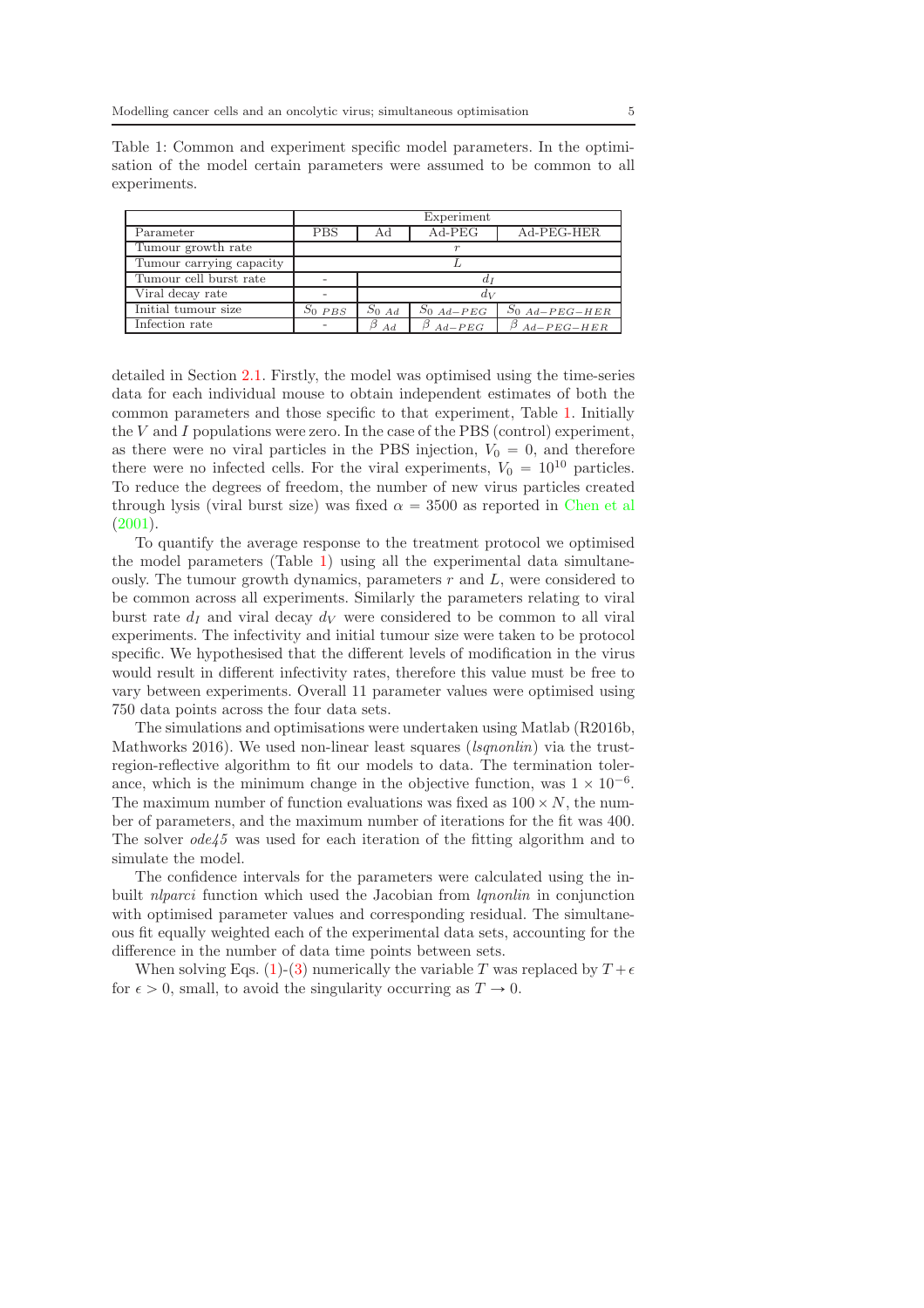# 3 Results

### 3.1 Model optimisation

Using the tumour time-series results of [Kim et al](#page-13-0) [\(2011\)](#page-13-0) detailed in Section [2.1](#page-2-3) the model parameters were optimised as described in Section [2.3.](#page-3-1) Firstly, the individual time course data for each experiment was used to estimate the parameters of the model associated with each protocol. Fig. [2](#page-5-0) shows the tumour cell population as a function of time for each experiment overlaid with the individually optimised models.

<span id="page-5-0"></span>

Fig. 2: Tumour cell population as a function of time for (a) PBS (Control), (b) Ad, (c) Ad-PEG and (d) Ad-PEG-HER treatment protocols. The data for each mouse is shown with joined circles and the optimised model output for each individual case is shown overlaid as a thicker line of the same colour. Note  $I = 0$  for the control case.

The four data sets (PBS, Ad, Ad-PEG and Ad-PEG-HER) were then used simultaneously to optimise the model parameters. The model output for the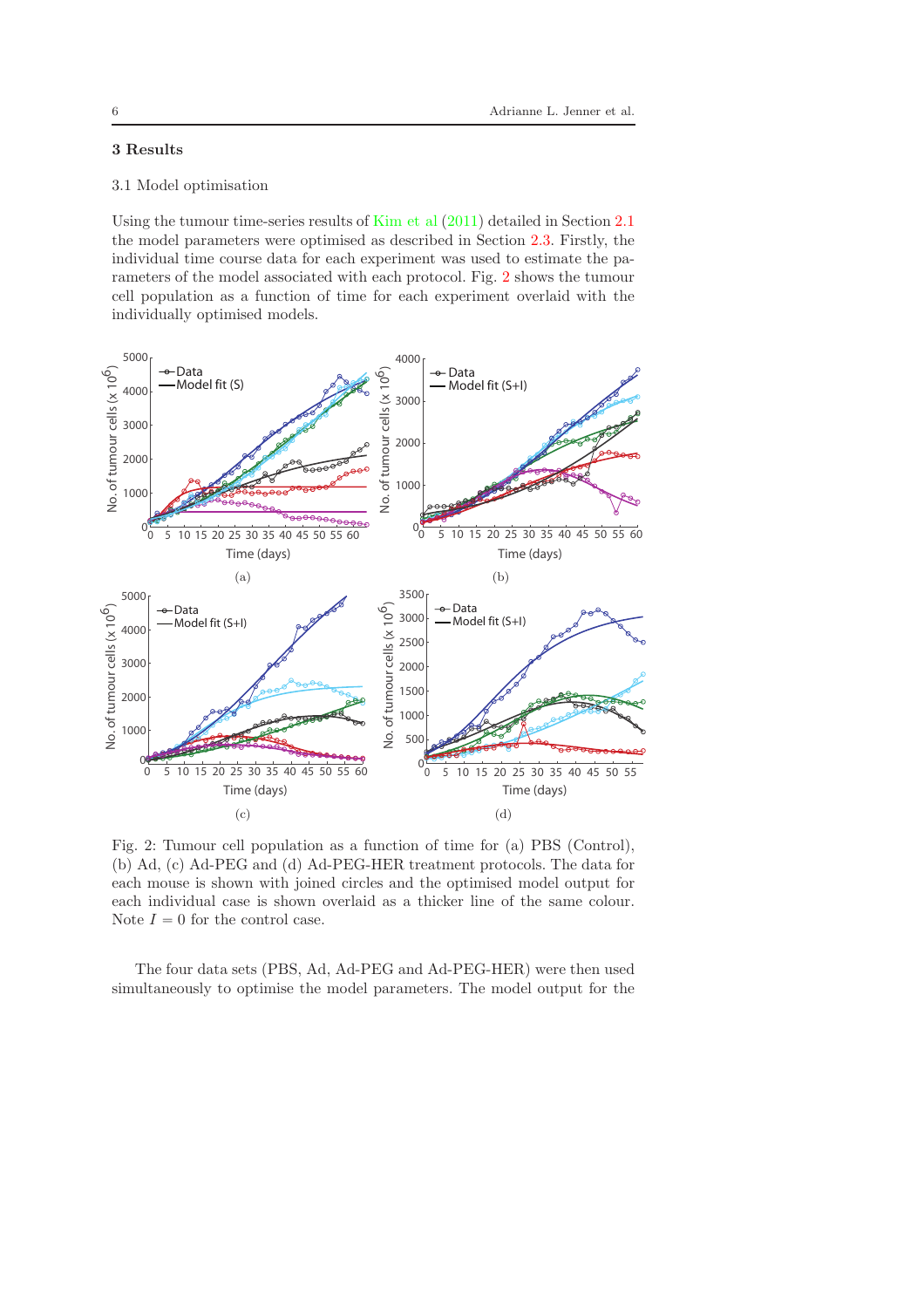<span id="page-6-0"></span>

Fig. 3: Tumour cell population as a function of time for (a) Control, (b) Ad, (c) Ad-PEG and (d) Ad-PEG-HER treatment protocols. The experimental data is plotted as circles (grey), and the output of the model optimised simultaneously to all data points for all mice under each protocol is shown as a solid line. The mean of the experimental data is shown as a dashed line. Note  $I = 0$  for the control case.

simultaneously optimised system is shown overlaid with the experimental data in Fig. [3.](#page-6-0) The parameter values and fit characteristics of the simultaneous optimisation are shown in Table [2.](#page-8-0) The parameter values obtained from both the individual and the simultaneous optimisations are shown in Fig. [4.](#page-7-0) It can be seen that the simultaneous fit parameter values generally lay within the distribution of the parameter estimates obtained in the individual optimisations.

For some experiment-specific parameters the simultaneous parameter estimates were dissimilar to those from the individual optimisations, Fig. [4.](#page-7-0) These experiment-specific parameters were constrained by fewer data points, and although each data set was weighted equally, the constraints on the common parameters resulted in different optimal values.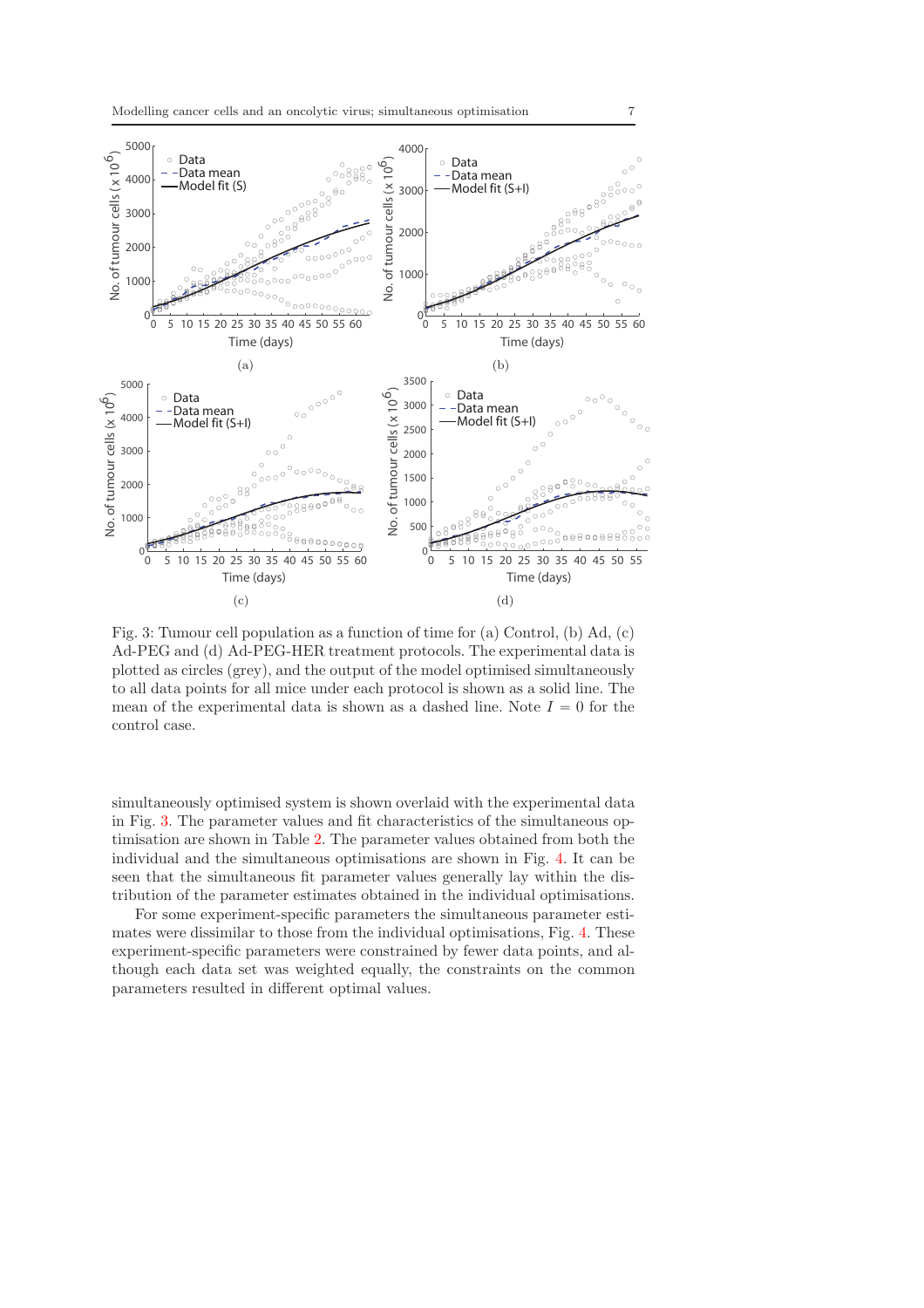<span id="page-7-0"></span>

Fig. 4: Parameter estimates from the individual and simultaneous optimisation to all data. The small (grey) circles correspond to the estimates of the parameters from each mouse individually. The large open circles correspond to the simultaneous optimisation parameter estimates. The infectivity of the virus,  $\beta$ , and the initial tumour size,  $S_0$ , were experiment specific. The central white line is the mean of the data, the blue box indicates the 95% confidence interval and the green box indicates one standard deviation from the mean. Note that there were fewer data points constraining the experiment-specific parameters.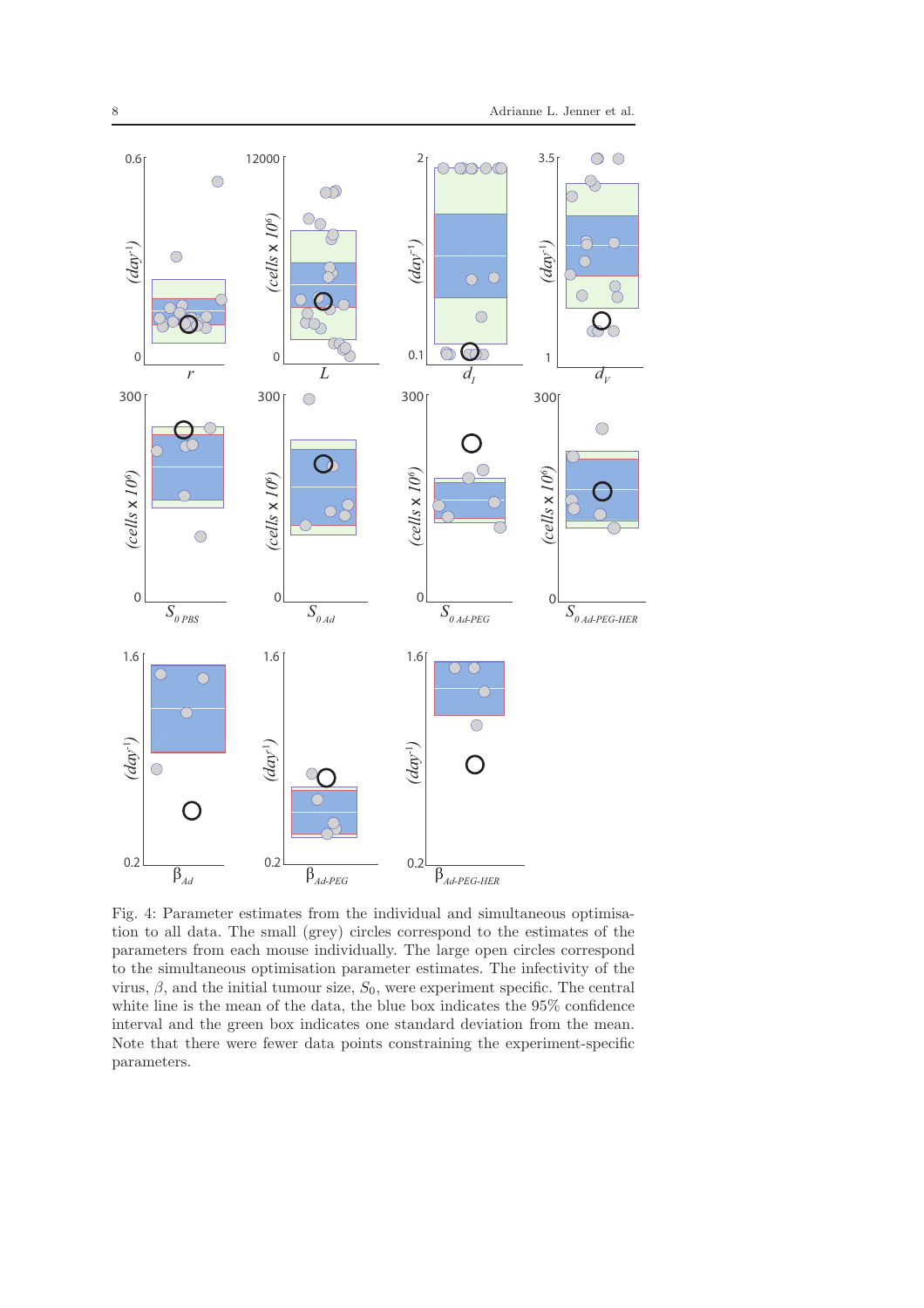| Parameter                                | Description         | <b>PBS</b>               | Ad    | $Ad-PEG$                 | Ad-PEG-HER 95% Conf. Int. |                |
|------------------------------------------|---------------------|--------------------------|-------|--------------------------|---------------------------|----------------|
| $\alpha$ (fixed)                         | viral burst size    |                          | 3500  | 3500                     | 3500                      |                |
|                                          | carrying capacity   | 3490                     | 3490  | 3490                     | 3490                      | (2230, 4750)   |
| $r \text{ (day}^{-1})$                   | growth rate         | 0.037                    | 0.037 | 0.037                    | 0.037                     | (0.018, 0.056) |
| $d_I$ (day <sup>-1</sup> )               | burst rate          |                          | 0.1   | 0.1                      | 0.1                       | $(-2, 2)$      |
| $d_V$ (day <sup>-1</sup> )               | viral decay rate    | $\overline{\phantom{a}}$ | 1.38  | 1.38                     | 1.38                      | $(-52, 55)$    |
| $S_0$ PBS                                | initial tumour size | 251                      |       |                          | $\overline{\phantom{a}}$  | (139, 453)     |
| $S_{0,Ad}$                               | initial tumour size |                          | 200   | $\overline{\phantom{a}}$ |                           | (63, 337)      |
| $S_0$ Ad-PEG                             | initial tumour size |                          |       | 223                      |                           | (69, 378)      |
| $S_0$ Ad-PEG-HER                         | initial tumour size |                          |       |                          | 153                       | $(37,\,269)$   |
| $\beta$ Ad $(\text{day}^{-1})$           | infection rate      |                          | 0.562 | $\overline{a}$           |                           | (16, 17)       |
| $\beta$ $_{Ad-PEG}$ (day <sup>-1</sup> ) | infection rate      |                          |       | 0.771                    | $\overline{\phantom{a}}$  | $(-19, 21)$    |
| $\beta$ Ad-PEG-HER (day <sup>-1</sup> )  | infection rate      |                          |       |                          | 0.862                     | $(-20, 22)$    |

<span id="page-8-0"></span>Table 2: Parameter values and fit statistics for the simultaneous optimisation of the model with all data.

| Goodness of fit statistics          | Value  |
|-------------------------------------|--------|
| R-squared                           | 0.4286 |
| Pearson's r correlation coefficient | 0.6547 |

<span id="page-8-1"></span>3.2 Simulating heterogeneity in tumours and viral infectivity

Analysis of the sensitivity of the model to perturbations in tumour and virus characteristics was carried out by simulating the Ad-PEG-HER model with the simultaneously optimised parameter values, Table. [2,](#page-8-0) and the experiment application profile, Eq. [4.](#page-2-2) To determine if the outcome of treatment was dependent on the tumour characteristics the tumour population as a function of time was simulated, with separate perturbations to the growth rate  $r$  and initial tumour size  $S_0$ , keeping the other parameters constant, see Fig.  $5a$  and [5b.](#page-9-0)

Perturbations in viral characteristics are also thought to alter the treatment outcome. Increasing virulence of the virus, for example in its infectivity, has been hypothesised to lead to a more successful treatment. The effect of changes in the viral infectivity on the tumour cell population is shown in Fig. [5c.](#page-9-0)

3.3 Simulating the effects of different treatment applications: changing the viral application profile,  $u_V(t)$ .

Investigations of the sensitivity of the model to alterations in the application profile  $u_V(t)$  were carried out by simulating the simultaneously optimised Ad-PEG-HER model, Table [2.](#page-8-0) The application profile  $u_V(t)$  determines the total amount of virus and the pattern by which it is delivered. Different injection profiles were considered,

$$
u_V(t) = \frac{D_0}{n} \sum_{i=1}^{n} \delta(t - (i - 1)\xi)
$$
\n(5)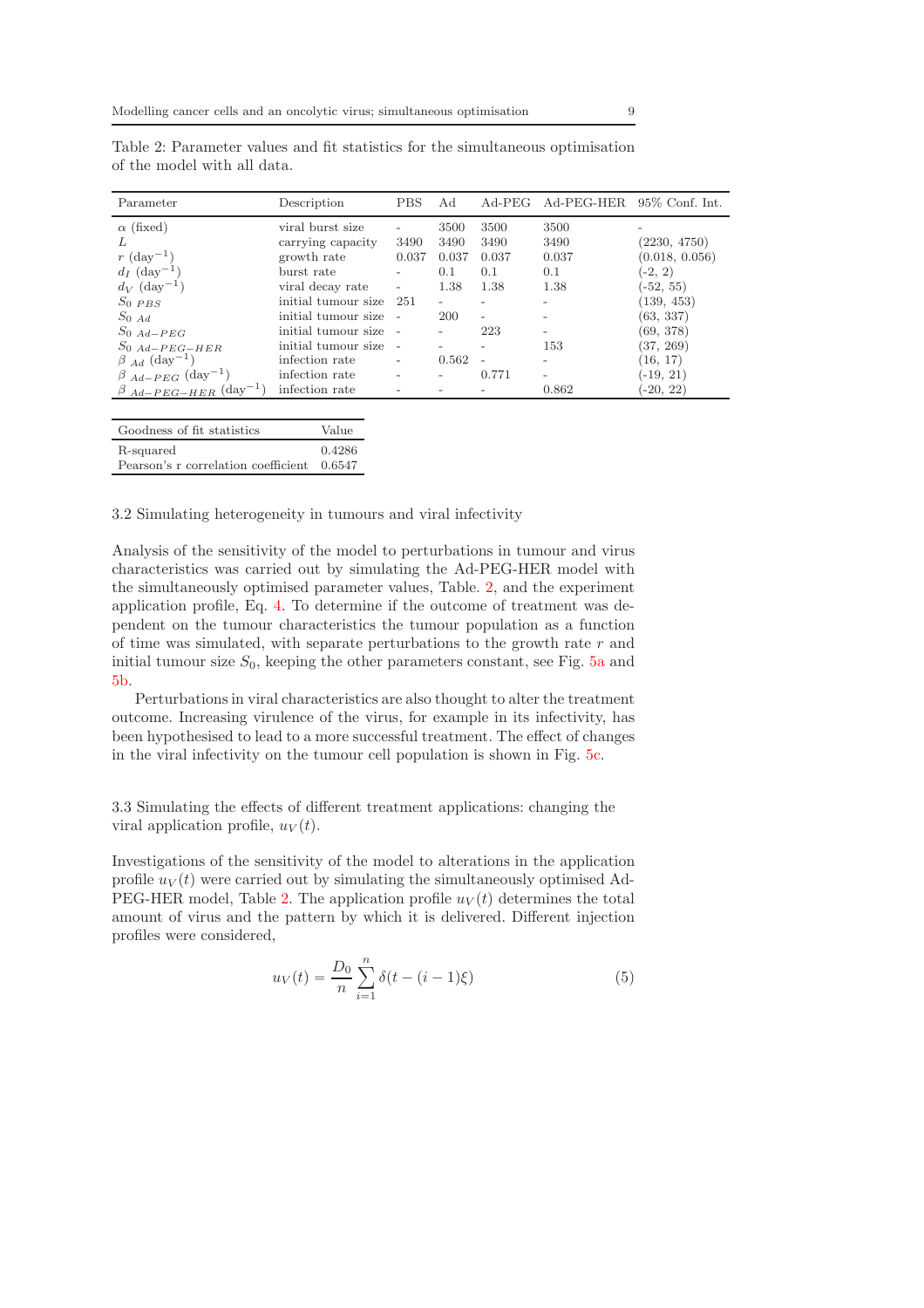<span id="page-9-0"></span>

Fig. 5: Tumour cell population as a function of time predicted by the simultaneously optimised model for various (a) growth rates  $r$  between 0.001 and 0.3  $(\text{day}^{-1})$ , (b) initial tumour populations  $S_0$  between 1 and 300 (cells  $\times 10^6$ ) and (c) infectivity rates  $\beta$  between 0.4 and 4.5 (day<sup>-1</sup>). The colormap bar matches the corresponding parameter value. All other parameters for each set were given by Table [2](#page-8-0) common and Ad-PEG-HER experiment specific values. The dashed line represents the model solutions for unperturbed Ad-PEG-HER parameters in Table [2.](#page-8-0) Note the plots have different vertical scales.

where *n* is the number of injections,  $D_0$  is the total amount injected,  $\xi$  is the number of days between injections and  $\delta$  is the delta function.

We simulated the effect on the tumour cell population from day 0 to 100 under different total dosages and application profiles  $u_V(t)$ . The model was simulated using the parameters simultaneously optimised for the Ad-PEG-HER virus, Table [2,](#page-8-0) with the dose,  $D_0$ , between 0 and 1500, the number of injections,  $n$ , between 0 and 6 and the period between injections,  $\xi$ , between 0 and 10 days.

One major concern in viral treatments is the toxicity caused through the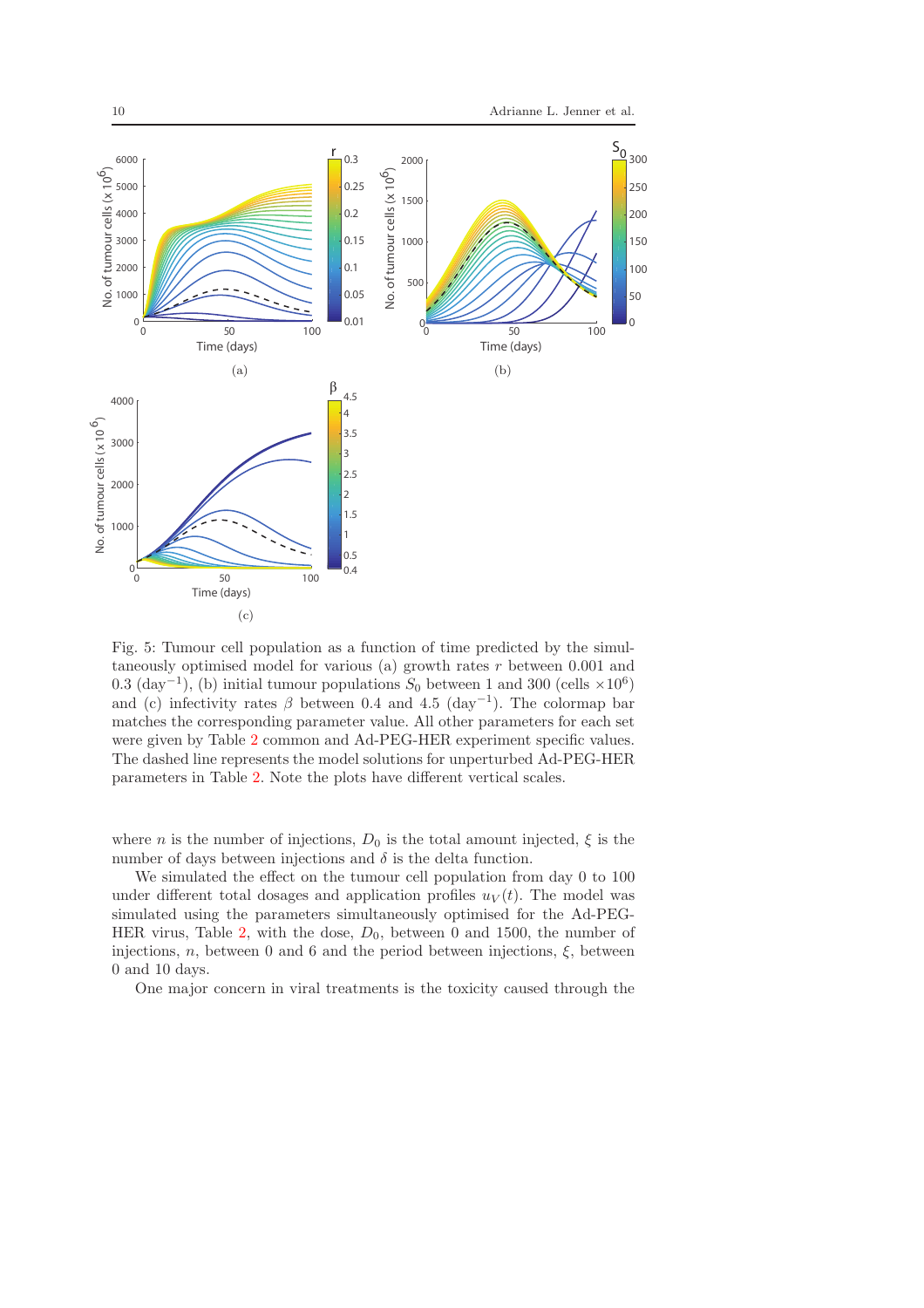accumulation of the virus in the system. To examine this we determined the maximum virus level reached at any time between day 0 to 60 for each application profile, Fig. [6a.](#page-10-0)

To quantify the effects of differing application profiles on treatment outcome we measured the changes in eradication half time. We define the eradication half time as the time taken for the tumour to decrease to and remain smaller than half its initial size. The minimum viral dose required for a finite eradication half time was determined for each application profile, Fig. [6b.](#page-10-0)

<span id="page-10-0"></span>

Fig. 6: Effect of treatment profile. (a) Maximum viral population as a function of the total viral dose,  $D_0$ , for each application profile with inset detail at low doses. (b) Eradication half time as a function of the minimum total viral dose  $D_0$  required. Seven different application protocols were simulated for the simultaneous optimised model for Ad-PEG-HER, Table [2](#page-8-0) for the indicated number of injections, *n*, and days between injections,  $\xi$ .

# 4 Discussion

Oncolytic virotherapy is fast becoming a prominent cancer treatment; however, there is still a long way to go before a curative treatment will exist. The simple mathematical model we have derived describes the interaction between an oncolytic virus and tumour cells. The model identifies the primary processes operating, replicating and embodying observed experimental results from [Kim et al](#page-13-0) [\(2011\)](#page-13-0), Figs [2](#page-5-0) and [3.](#page-6-0) When fit to the data for individual cases it can be seen that the model easily replicates a wide range of treatment responses. The ability of the model to replicate the data accurately is reaffirmed by the R-squared and Pearson's r Correlation coefficient Table [2.](#page-8-0) From this we can conclude that our model is a reliable and malleable representation for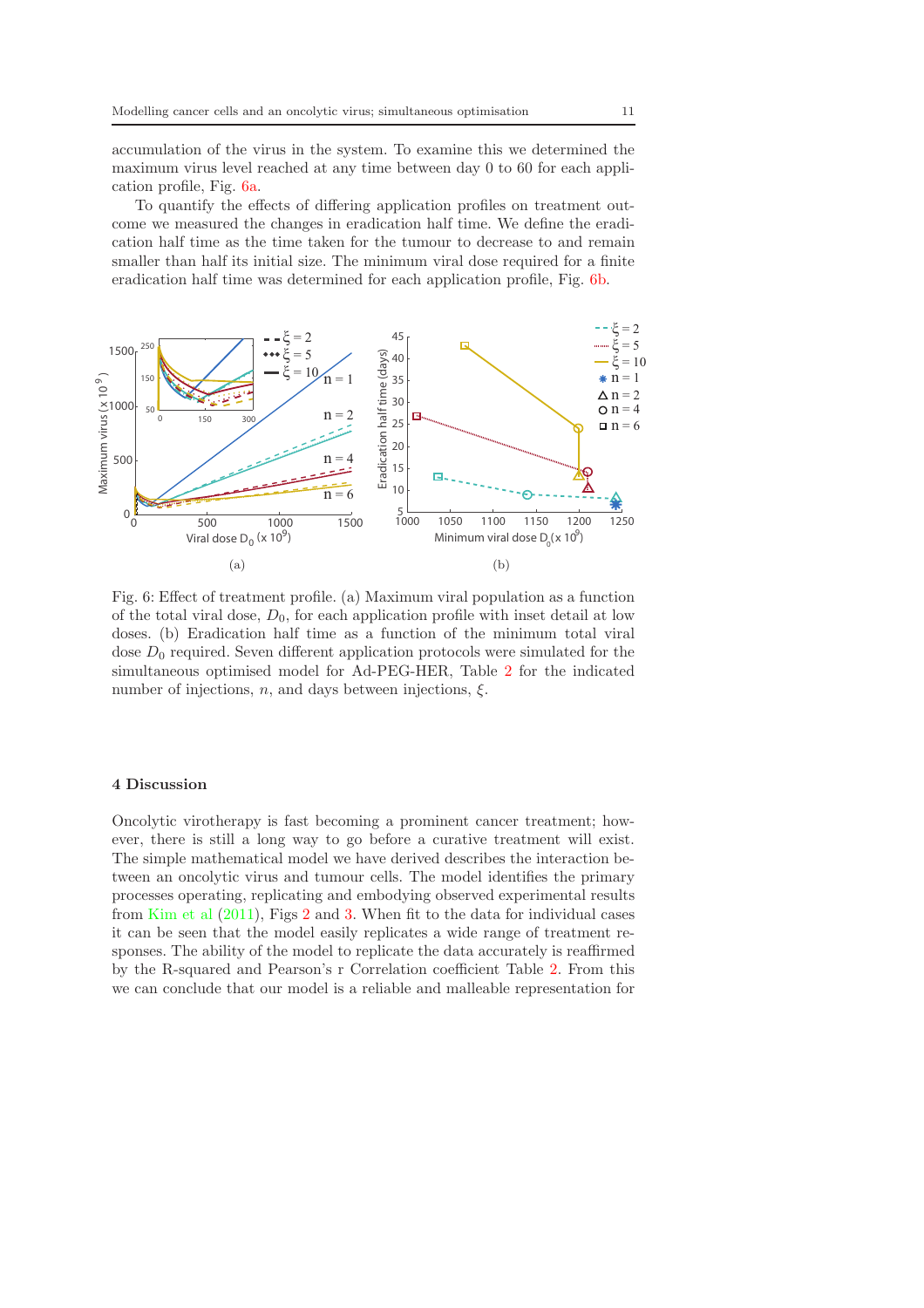the interaction between an oncolytic virus and tumour cells.

If we examine specifically the parameter values in Table [2](#page-8-0) obtained through the simultaneous fitting of the model to the tumour time-series data, we can see that increasing viral modification, Ad to Ad-PEG to Ad-PEG-HER, increased the infectivity of the treatments with Ad-PEG-HER having the highest infectivity rate.

In comparing the parameter estimates from the individual and simultaneous optimisations in Fig. [4](#page-7-0) we can quantify the effects of more data points on the accuracy of the parameter values. Some parameters are less constrained and by constraining the other parameters more heavily with more data the search space for these experiment-specific parameters is further restricted. For the parameter  $d_I$ , the lysis rate of the infected tumour cells, we see evidence of a bimodal distribution from the individual optimisations; however, restricting this parameter to be common across all data sets in the simultaneous optimisation constrains the search space and determines which mode best represents the mean response under all experimental protocols.

Surface modification of an oncolytic virus, for example PEG-modification and herceptin conjugation, poses a problem in treatment optimisation. Any virus produced via replication within a tumour cell will lose surface modification after one replication. Whilst we did not explicitly model this transformation in the current model it can be seen that the model is still able to embody the experimental observations.

It is widely known that humans are incredibly heterogeneous and as such, individual responses to treatment will vary. The analysis in Section [3.2](#page-8-1) shows there is a strong relationship between a successful treatment outcome and the aggressive nature of the tumour. Using the model as a platform for prediction, we see that the treatment efficacy is highly dependent upon the initial tumour size and proliferation rate, Fig. [5a](#page-9-0) and [5b.](#page-9-0) Simulations of the treatment protocol on tumours of differing characteristics shows that the treatment is capable of slowing and possibly reversing tumour growth. The tumour cell population in the presence of viral treatment is highly sensitive to the intrinsic tumour cell growth rate,  $r$ , Fig.  $5a$ . The results suggest that the slower the tumour cells are proliferating the more likely the viral treatment can reduce the tumour to a manageable size. However, for aggressive tumours with high growth rates r, we see an initial plateauing of the tumour cell population showing the viral treatment taking effect, however this is followed by an increase in tumour size. This suggests that the overall tumour proliferation is eventually too high for the viral lysis to overcome and we see an increase in tumour cell population with time. If the infectivity of the virus were higher then the outcome would most likely be similar to that of less aggressively growing tumours. Interestingly, it would appear that the treatments are more effective in halting tumour progression when the initial tumour size,  $S_0$ , is mid-range, around  $50 \times 10^6$  cells  $($ or 50 mm<sup>3</sup> $)$ , Fig. [5b.](#page-9-0) It may be that smaller tumours are initially hidden from the treatment, delaying the treatment effect. The maximum tumour cell population was reduced as  $S_0$  reduced and the peak tumour population time delayed. However, for extremely small  $S_0$ , the tumour appears to escape the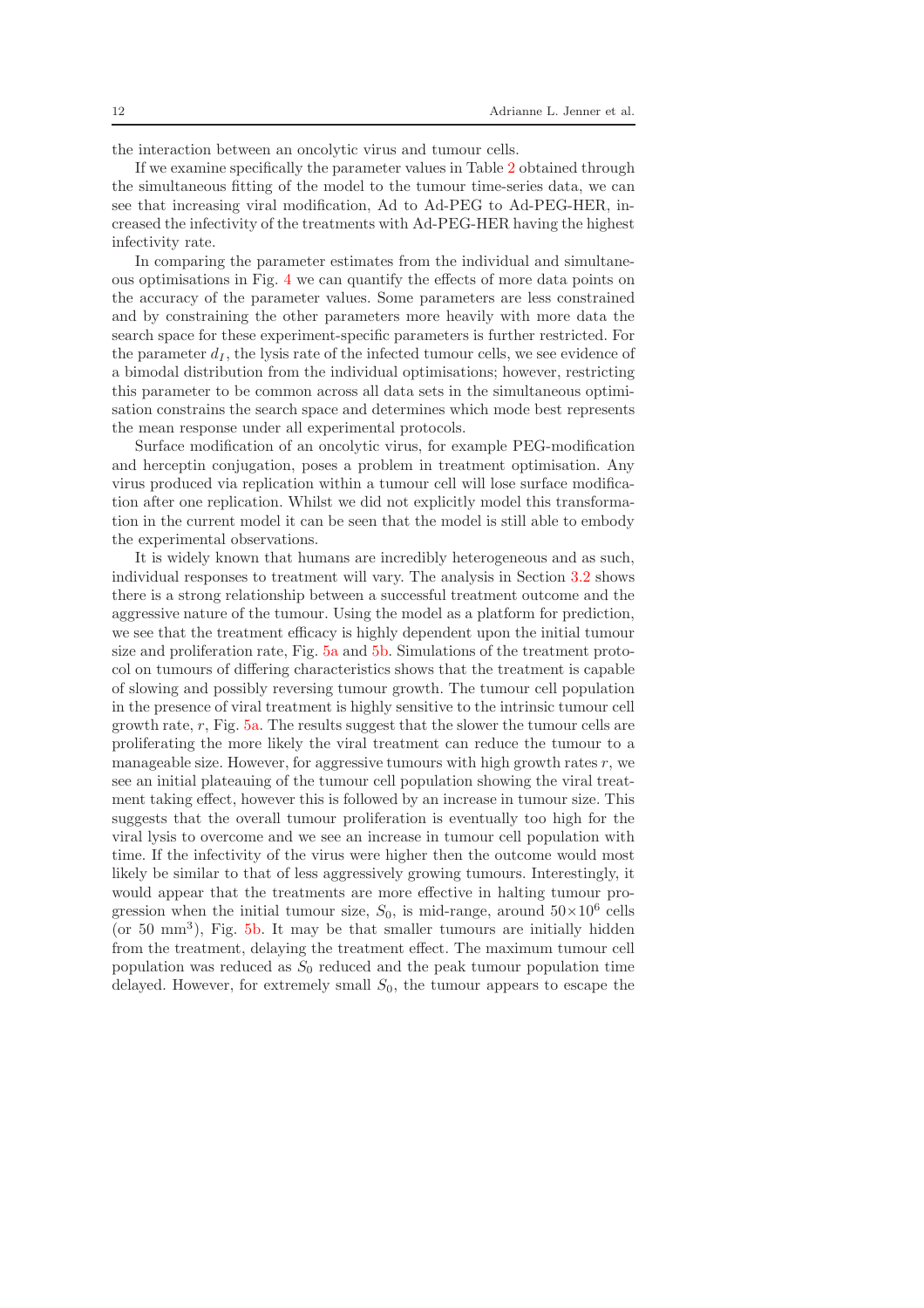treatment, with the peak tumour cell population again increasing as  $S_0$  decreases. From both Fig. [5a](#page-9-0) and [5b,](#page-9-0) we can conclude that heterogeneity in the tumour characteristics will alter treatment outcome substantially and we need to be thorough in our investigations of this phenomenon moving forward in this field.

Our motivation in deriving our model was not only to embody and replicate observed experimental results, but also to explore the effects of the alteration of different characteristics of the treatment. The tumour characteristics have a profound effect on the efficacy of treatment, so too does the viral infectivity. In Fig. [5c](#page-9-0) we have simulated the tumour cell population profile in time for a range of viral infectivities,  $\beta$ . Our results suggest that there is a certain  $\beta$  threshold, above which we can achieve complete tumour eradication. This reinforces the ideas of [Kim et al](#page-13-0) [\(2011\)](#page-13-0) that improving viral infectivity would be the key to achieving complete tumour eradication.

The efficacy of the viral treatment is affected not only by the inherent characteristics of the virus, but also by the application profile. Experimental studies can only explore a finite number of strategies. Our model, however, can be used to simulate any number of application strategies. Fig. [6](#page-10-0) demonstrates some key features of the effects of increasing the viral dose delivered as well as altering the application profile.

One major concern in viral treatments is toxicity. Tracking the maximum viral level during the first 100 days of treatment shows an initial decrease as the application dose increases, independent of the application profile, Fig. [6a.](#page-10-0) This likely corresponds to the increasing effectiveness of the dose in decreasing the tumour population, and thus also limiting the maximum viral population. For small values of  $D_0$  we see that one injection achieves a smaller maximum virus level compared to spreading the dose over increasing numbers of injections. The maximum viral population then goes on to climb almost linearly as  $D_0$  is further increased irrespective of the application profile. We interpret this as the virus being too effective in killing off the tumour cells before they proliferate, thus also slowing viral replication. By spreading the total viral dose into multiple injections, the peak viral load is constrained, despite having an initial higher dose, as seen in the lesser gradients of the multiple injections application profiles. We can conclude from this that viral replication is not the driving force behind tumour cell eradication in these scenarios, but rather the intravenous virus is the major player in the eradication. Naturally many application profiles can be considered. Given a particular viral treatment, and the biological constraints such as maximum viral load tolerance, the model can be utilised to optimise the proposed application profile.

In the absence of negative effects of viral overload it would seem from Fig. [6b](#page-10-0) that the best strategy for fast-tumour eradication would be a single, very high dose injection. Realistically, however, the choice of treatment strategy will depend on interplay between dosage size and eradication half time. Comparing the high dose single injection to application protocols with ten days between injections, however, we can see that much lower viral doses  $D_0$ are required to reach finite eradication half time. Increasing the days between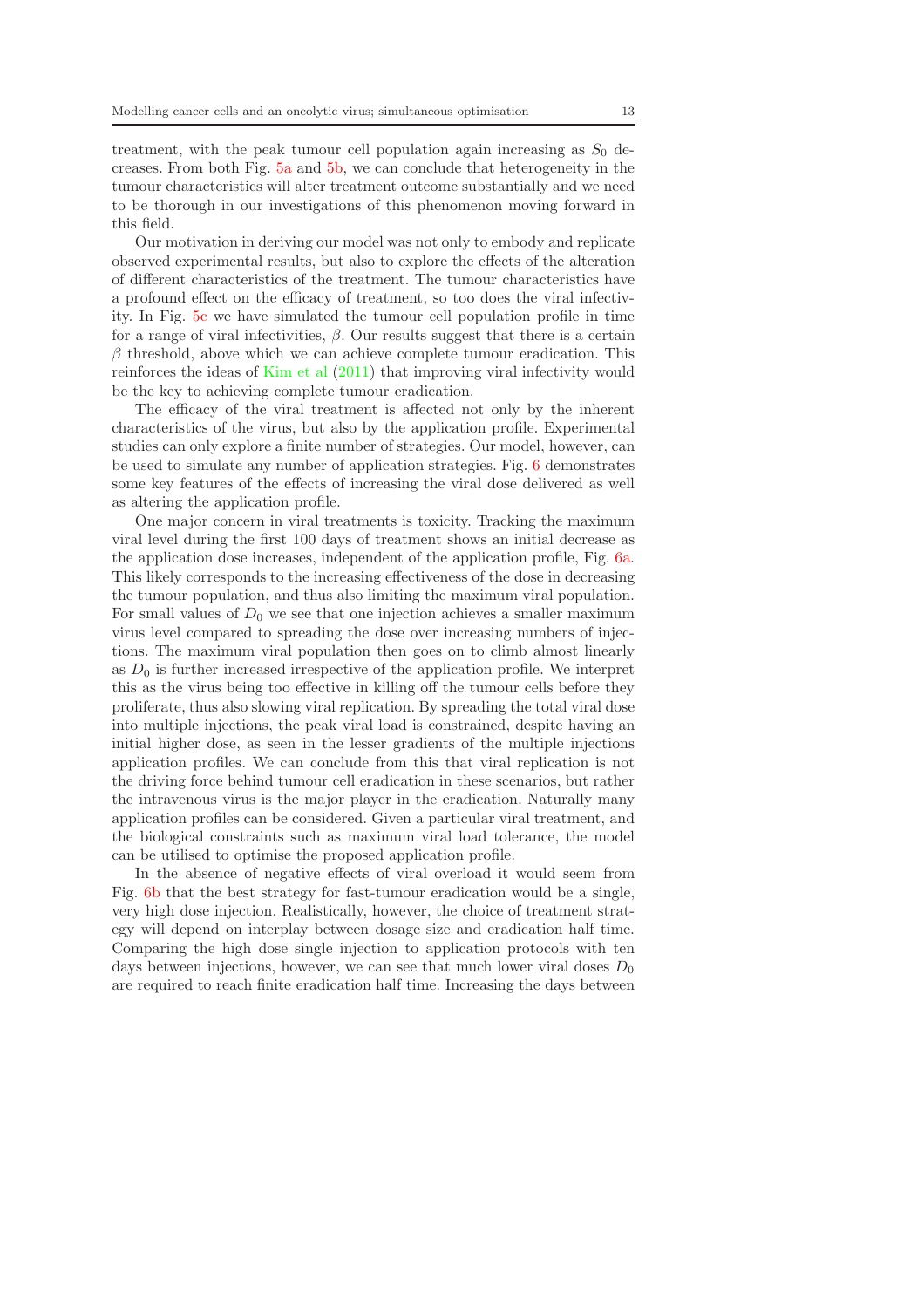injections can lessen the dose required to reach eradication and this trend appears almost insensitive to the number of injections. Overall, application protocols with two injections appear to provide good combinations of lower doses and reasonably short eradication half times.

In certain cases, complete tumour eradication may not be possible or even the most desirable outcome. Our analysis shows that limiting and reducing tumour size and growth is a possibility under the current or slightly modified treatment regime. Shrinkage and then surgical removal may be a possible treatment design utilising oncolytic viruses and may be less detrimental than chemotherapy.

# 5 Conclusion

The mathematical model of tumour cell-virus interactions derived in this study, while simple, is a good representation of this biological system. We have shown that the tumour characteristics of proliferation rate and initial tumour size are critical factors in the outcome of the interaction between an oncolytic virus and tumour cells.

In devising strategies for tumour eradication, the modelling confirms that viral infectivity is a key parameter. For a particular infectivity, however, the application profile can be an important determinant of the efficacy and toxicity of the treatment. Using mathematical modelling, combined with subject-specific responses, increasingly successful oncolytic viral therapies can be designed.

Acknowledgements The authors received support through an Australian Postgraduate Award (ALJ) an Australian Research Council Discovery Project DP160101597 (PSK).

# References

<span id="page-13-2"></span>Aghi M, Martuza RL (2005) Oncolytic viral therapies–the clinical experience. Oncogene 24(52):7802–7816

- <span id="page-13-4"></span>Chen Y, DeWeese T, Dilley J, Zhang Y, Li Y, Ramesh N, Lee J, Pennathur-Das R, Radzyminski J, Wypych J, et al (2001) Cv706, a prostate cancerspecific adenovirus variant, in combination with radiotherapy produces synergistic antitumor efficacy without increasing toxicity. Cancer Research 61(14):5453–5460
- <span id="page-13-3"></span>Jebar AH, Errington-Mais F, Vile RG, Selby PJ, Melcher AA, Griffin S (2015) Progress in clinical oncolytic virus-based therapy for hepatocellular carcinoma. Journal of General Virology 96(7):1533–1550
- <span id="page-13-1"></span>Kelly E, Russell SJ (2007) History of oncolytic viruses: genesis to genetic engineering. Molecular Therapy 15(4):651–659
- <span id="page-13-0"></span>Kim PH, Sohn JH, Choi JW, Jung Y, Kim SW, Haam S, Yun CO (2011) Active targeting and safety profile of PEG-modified adenovirus conjugated with herceptin. Biomaterials 32(9):2314–2326